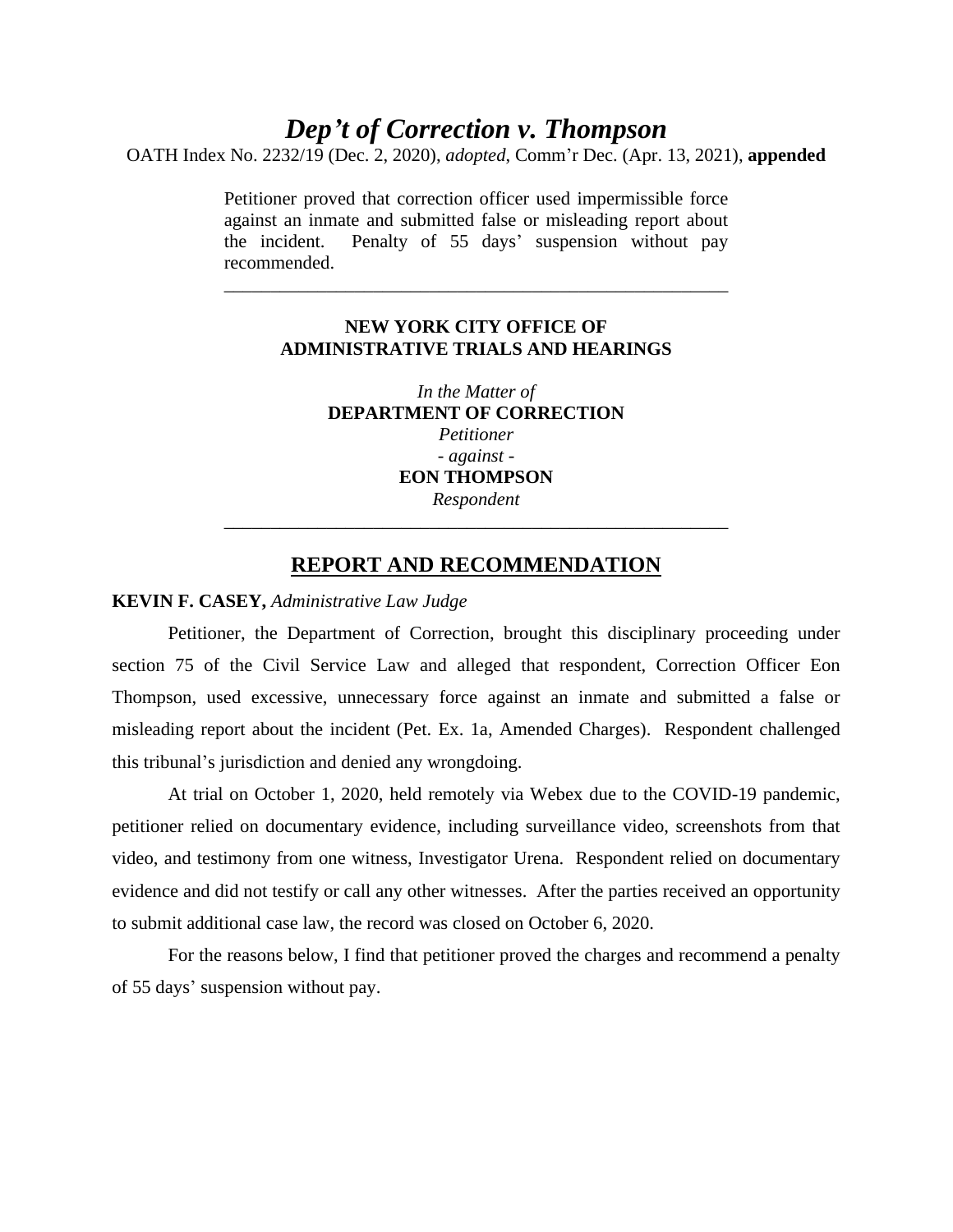#### **ANALYSIS**

The charges stem from events that occurred at the Manhattan Detention Center on September 17, 2017. Petitioner alleged that respondent entered a holding cell, used excessive force against an inmate, and filed a false or misleading report about the incident (Pet. Exs. 1, 1a). Respondent argued that he acted at the direction of a supervisor and did not use excessive force against the non-compliant inmate (Tr. 188).

#### **Preliminary Issues**

Trial was originally scheduled for October 2019, and adjourned to March 2020, after respondent obtained new representation. After the outbreak of the COVID-19 pandemic, trial was adjourned and rescheduled for September 22, 2020. On September 4, 2020, respondent moved to disqualify me from hearing this case on the grounds that: I lacked written authorization from petitioner's commissioner; I have been an ALJ for more than five years; and this tribunal is not a natural person (Respondent's Motion to Disqualify).

On September 14, 2020, I denied respondent's disqualification motion (Tr. 40-41). As petitioner correctly noted, respondent's arguments are nearly identical to claims that have been repeatedly rejected by this tribunal and reviewing courts (Petitioner's Response to Respondent's Motion to Disqualify at 5). *See, e.g., Dep't of Correction v. Hopton*, OATH Index No. 1230/14 at 2-3 (May 21, 2014), *aff'd, Hopton v. Ponte*, 149 A.D.3d 739 (2nd Dept. 2017) (finding that petitioner's commissioner lawfully designated OATH to hear disciplinary case, ALJ was not limited to one, five-year term, and that "natural person" argument lacked merit); *Dep't of Correction v. Agbai*, OATH Index No. 156/14 (Nov. 25, 2013), *adopted*, Comm'r Dec. (Jan. 2, 2014), *aff'd*, NYC Civ. Serv. Comm'n Case No. 2014-0064 (June 3, 2014), *aff'd*, Sup Ct. Index No. 101083/2014 (Mar. 27, 2015), *aff'd*, 150 A.D.3d 443 (1<sup>st</sup> Dep't 2017) (rejecting "natural person" argument); *see also Dep't of Correction v. Auguste*, OATH Index No. 2770/08 at 6 (Apr. 17, 2009), *adopted*, Comm'r Dec. (May 7, 2009) (noting that the Charter authorizes this tribunal to hear disciplinary cases and Department Directive 7502 states that, following an informal conference, unresolved charges and specifications "will be forwarded to OATH for formal administrative hearing"); *Dep't of Correction v. Malone*, OATH Index No. 882/06 at 6-8 (Jan. 11, 2007), *adopted*, Comm'r Dec. (Mar. 8, 2007), *aff'd sub nom. Malone v. Horn*, 2008 N.Y.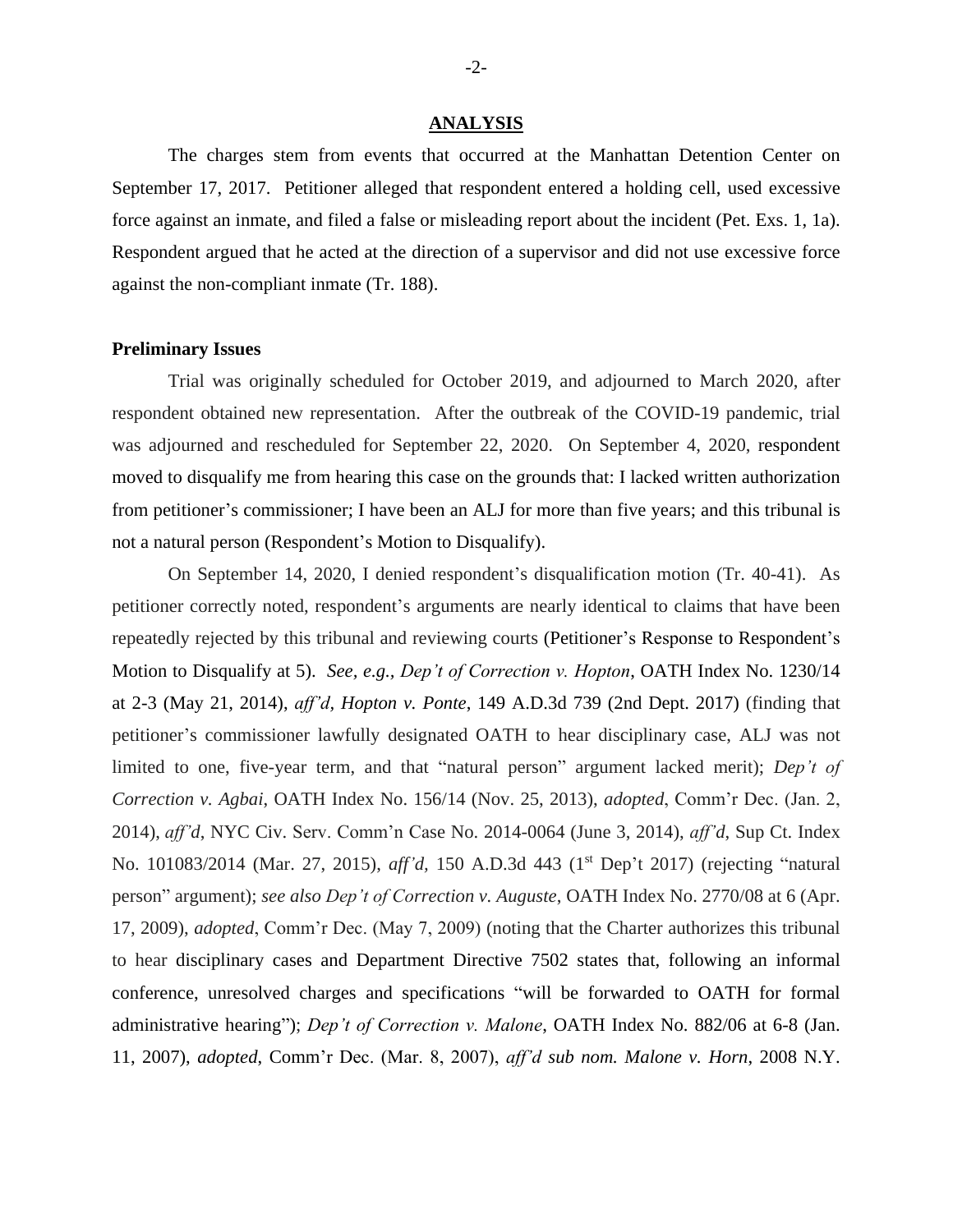Misc. LEXIS 8225, 2008 NY Slip Op. 30111(U) (Sup. Ct. N.Y. Co. 2008) (finding that petitioner properly designated OATH to conduct disciplinary hearings).

Respondent has shown no basis for a different outcome here. He has been provided with a copy of a May 1, 2020, letter from petitioner's commissioner designating OATH's chief ALJ, or other ALJs assigned by her, to conduct administrative proceedings pursuant to the Civil Service Law (Resp. Ex. D). Section 1049 (1) of the New York City Charter, which provides that ALJs at this tribunal "shall be appointed for a term of five years," does not limit the number of terms that an ALJ may serve. And, contrary to respondent's contention, section 1048 of the Charter does not include the term "natural person."

Following denial of the motion to disqualify, respondent requested an indefinite adjournment based on respondent's representation that he had filed an Article 78 petition in Supreme Court, Queens County, seeking judicial intervention to prevent the trial from going forward (Tr. 8, 21). At a pre-trial conference on September 21, 2020, I denied the motion for an open-ended adjournment based on the belated nature of the motion, the age of the case, and the absence of any indication of when or if the request for judicial intervention would be granted (Tr. 6-7). *See Dep't of Buildings v. Manchester*, OATH Index No. 467/15 at 2-3 (Jan. 28, 2015) (denying adjournment of trial pending outcome of Article 78 petition, where there was no evidence that state court had issued an order to stay the administrative proceeding); *see also Askinazi v. Police Dep't of New York*, 25 A.D.2d 429 (1st Dep't 1966) (finding "it was a palpable abuse of discretion to restrain" administrative disciplinary proceedings pending the outcome of a related civil proceeding). However, over petitioner's objection, I adjourned the matter to October 1, 2020, to give respondent an opportunity to prepare for trial and arrange to participate via video conference (Tr. 23). Though petitioner offered respondent the option to use the Department's videoconference facilities at its administrative headquarters, respondent declined that offer (Tr. 22, 61).

#### **The Evidence**

At trial, the contested issue was whether respondent used excessive force against an inmate inside a holding cell. According to an investigator's report, summarizing statements submitted by a captain and several correction officers, the inmate was reportedly "destroying" several items, including plumbing equipment, in the cell (Pet. Ex. 2 at 2-3). The captain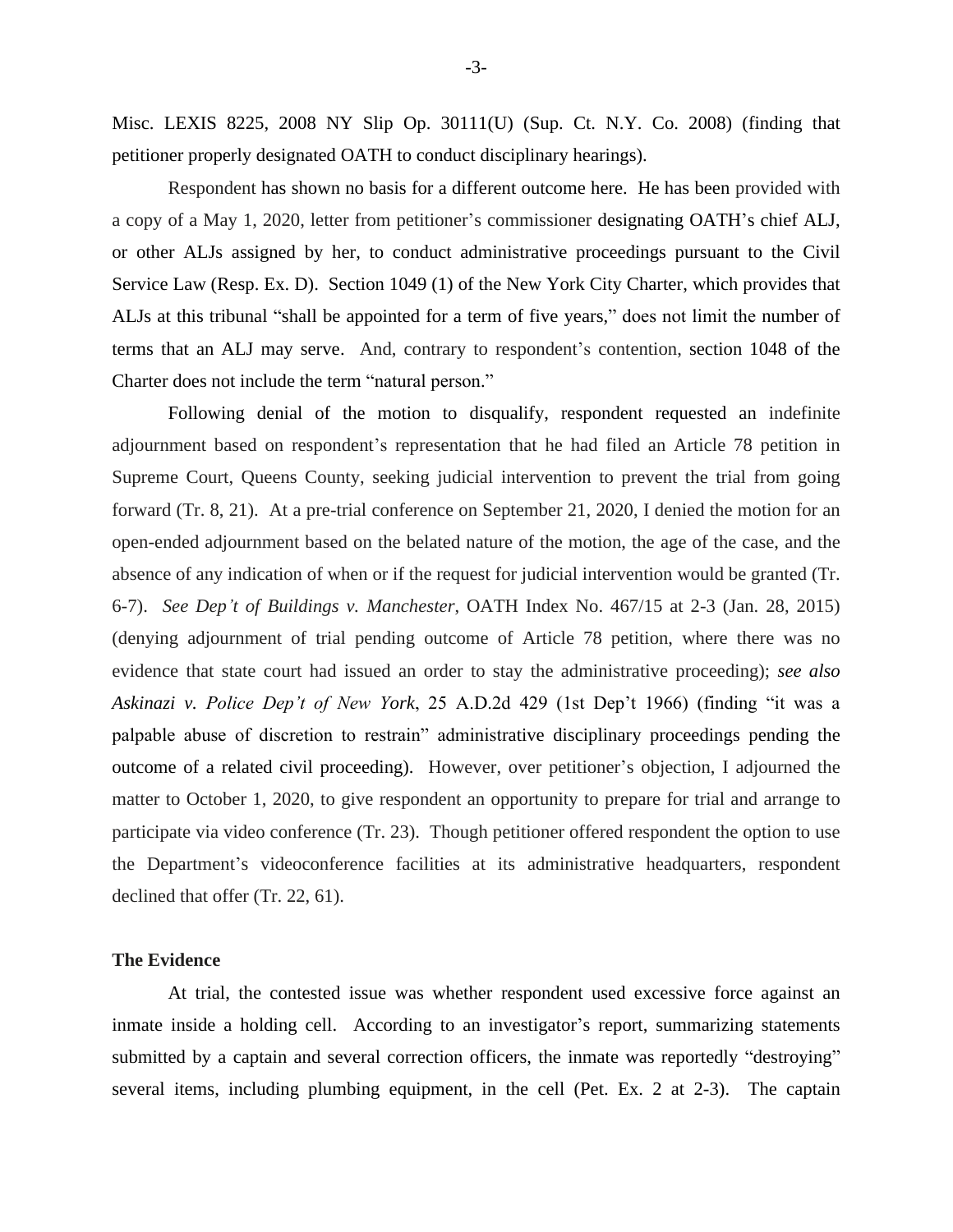repeatedly ordered the inmate to stop and step out of the cell, but the inmate ignored those orders (Pet. Ex. 2 at 3). Respondent and other officers entered the cell to secure the inmate in mechanical restraints (Pet. Ex. 2 at 3). The inmate refused to cooperate and a struggle ensued (Pet. Ex. 2 at 3).

Surveillance video from multiple camera angles shows what took place inside the cell (Pet. Ex 6). The video shows that the inmate was seated on a toilet at approximately 8:26 p.m., when he got up, went across the cell, stood on a bench, and leaned against a plexiglass window, where he spoke with a captain (Pet. Ex. 6). At 8:30 p.m., an officer entered the cell, spoke with the inmate, placed an infraction notice on the bench, and stepped back (Pet. Ex. 6). Respondent entered the cell, put on gloves, and spoke to the inmate (Pet Ex. 6). Four other officers were inside the cell and a captain stood in the doorway (Pet. Ex. 6).

At 8:32 p.m., respondent and another officer, identified as Officer Brown, approached the inmate, who was still standing on the bench (Pet. Ex. 6). Respondent stood behind the inmate, stepped up on the bench, and reached towards the inmate, putting his right hand on the inmate's shoulder and his left arm around the inmate's neck (Pet. Ex. 6). The inmate turned around and respondent grabbed him by the throat (Pet. Ex. 6, cameras 211.11 and 210.255 at 8:32:16- 8:32:20; Pet. Ex. 14, screenshot). The other four officers tried to restrain the inmate (Pet. Ex. 6).

The inmate grabbed respondent's wrist and pushed him in the face (Pet. Ex. 6, camera 211.11 at 8:32:10). As the other officers struggled to bring the inmate to the floor, respondent used his elbow and forearm to strike the inmate in the head (Pet. Ex. 6, camera 211.11 at 8:32:15; Pet. Exs. 11, 12, 13, screenshots).

By 8:33 p.m., five officers, including respondent, were holding the inmate down on the floor near the doorway (Pet. Ex. 6). Meanwhile, respondent used his two hands to push the inmate's head to the floor (Pet. Ex. 6, camera 210.255 at 8:34:12). For more than twenty seconds, respondent used both hands to push the inmate's head down to the floor (Pet. Ex. 6, camera 210.255 at 8:34:12-8:34:35).

By 8:35 p.m., officers applied restraints to the inmate's hands and ankles (Pet. Ex. 6). Respondent began to stand up while continuing to hold the inmate's head to the floor (Pet. Ex. 6, camera 210.255 at 8:34:35). After taking his left hand off the inmate, respondent put his right hand on the inmate's neck (Pet. Ex. 6, camera 210.255 at 8:34:36). The inmate, now in restraints, stood up and the officers escorted him out of the cell (Pet. Ex. 6).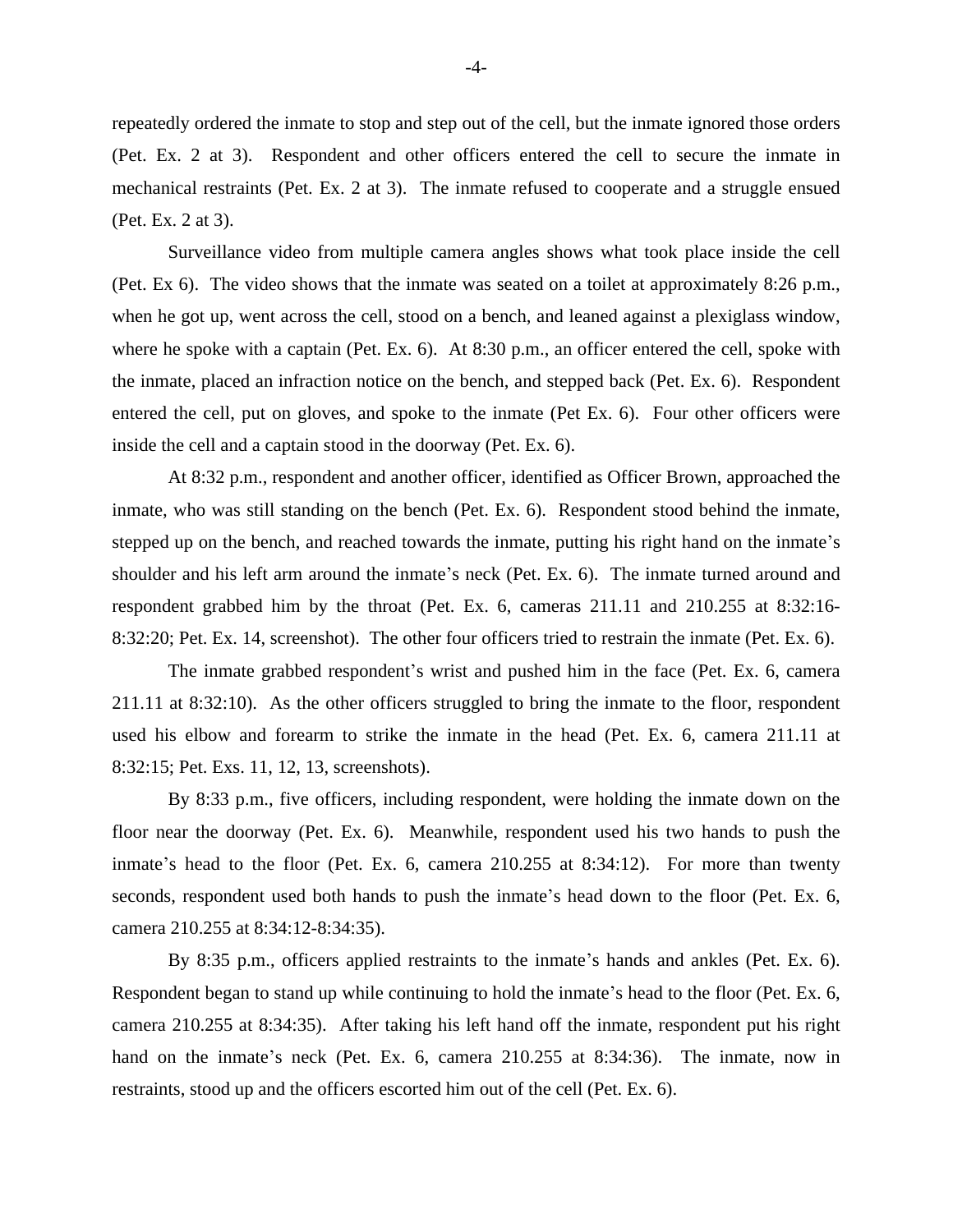In his use of force report, respondent stated that the inmate refused to comply with an order to step out of the cell after he destroyed plumbing equipment (Pet. Ex. 3). Respondent wrote that he "used upper body holds to place handcuffs" and escort the inmate to another cell "for his safety" (Pet. Ex. 3). In the section where he was required to identify the parts of the inmate's body where force was applied, respondent wrote, "right shoulder" (Pet. Ex. 3). Elsewhere in the report, where respondent was asked to list other members of staff who were present or involved in the use of force, he only named himself and a captain (Pet. Ex. 3).

The inmate did not make a written or recorded statement (Pet. Exs. 2, 8). However, he told investigators that he was ordered out of the cell due to flooding and he refused to comply (Pet. Exs. 2, 8). The inmate claimed that respondent tried to throw him off the bench and threw a punch at him (Pet. Exs. 2, 8). According to the inmate, he grabbed respondent in self-defense (Pet. Exs. 2, 8). He further claimed that his pants were intentionally pulled down during the struggle to expose his buttocks (Pet. Exs. 2, 8). The inmate also claimed that, after he was thrown to the floor, respondent choked him (Pet. Ex. 8). When the inmate told respondent that he "couldn't breathe," respondent replied, "Shut up bitch" (Pet. Ex. 8).

According to the injury to inmate report, the inmate had tenderness to his right arm and left knee, a contusion to his right temple, and a sprain to his left knee and forearm (Pet. Ex. 7). The next day, the inmate was seen by medical staff for right shoulder pain (Pet. Ex. 7).

## **Use of force**

Petitioner charged respondent with excessive use of force for putting his hands around the inmate's neck, elbowing the inmate to the head, and using his hands to hold the inmate's face to the floor. This charge should be sustained.

The Department's Use of Force Directive in effect at the time of this incident limited the types of force that may be used against inmates (Pet. Ex. 4, Dir. 5006R-C  $\S$  V(B)). Staff must "start with the minimum amount of force needed," using "control holds or a take-down technique" to "gain compliance by and control over the inmate" (Pet. Ex. 4 at  $\S V(B)(2)(d)$ ). If necessary, staff may apply "blows to the body" and, "[u]nless unavoidable, blows should be directed away from the head" (Pet. Ex. 4 at  $V(B)(2)(e)$ ). "Deadly physical force" is "force which, under the circumstances in which it is used, is readily capable of causing death or serious physical injury," including the intentional striking of an inmate's head against the floor, and may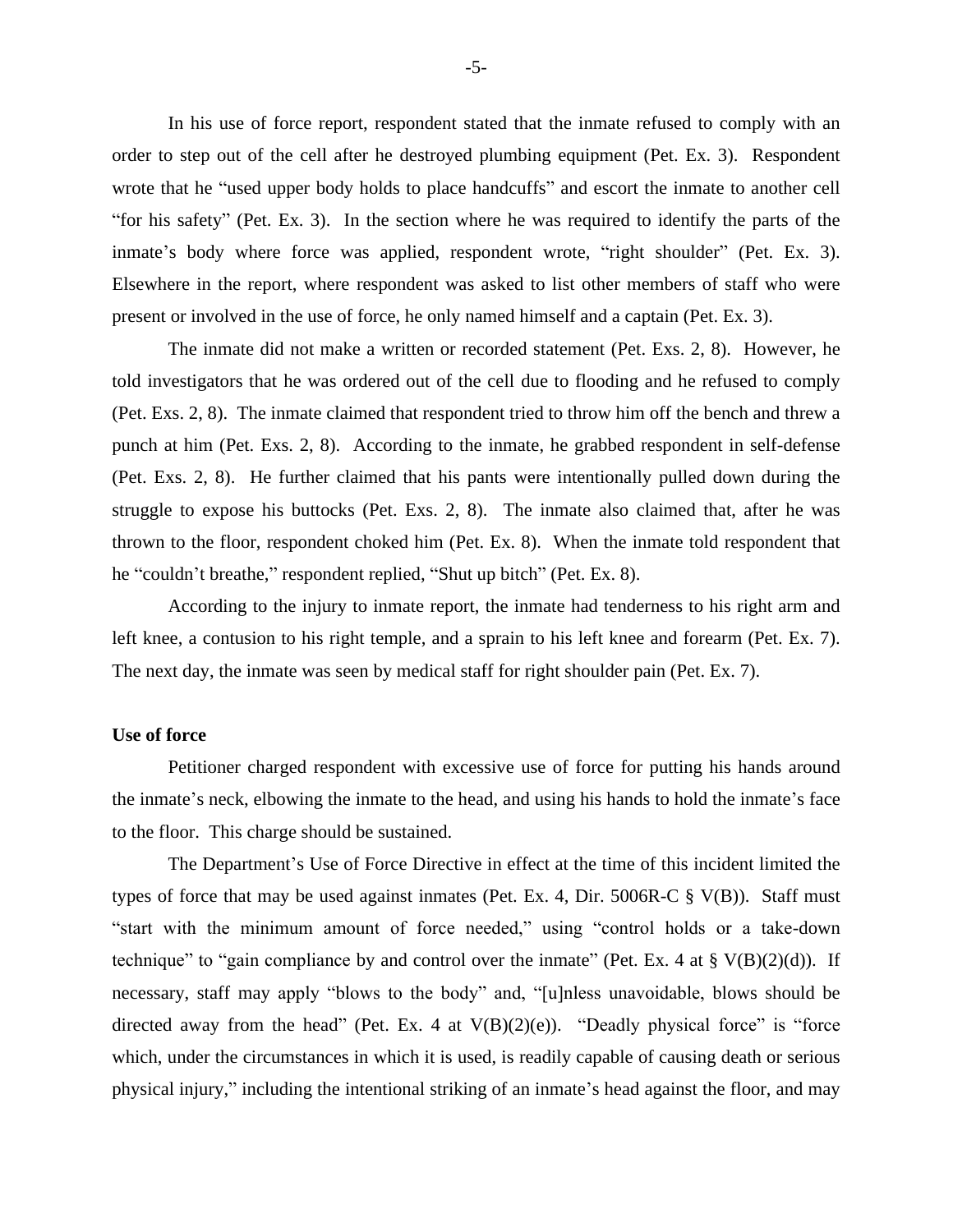only be used "as a last resort" and where other reasonable alternatives have been exhausted (Pet. Ex. 4 at §§ (V)(B)(2)(h), V(C)(1)). As the Use of Force Directive and our decisions recognize, blows to the head constitute deadly physical force, because they may cause serious physical injury. *Dep't of Correction v. Bravo*, OATH Index Nos. 424/15 & 426/15 at 12 (May 14, 2015) ("deadly physical force" includes punch or kick to the head); *Dep't of Correction v. Monclova*, OATH Index No. 1206/13 at 5 (June 20, 2013), *aff'd*, NYC Civ. Serv. Comm'n Case No. 35460 (Dec. 20, 2013) (punching inmate in the mouth violated the prohibition against unnecessary blows to the head).<sup>1</sup>

Here, the video evidence shows that respondent initially attempted to use alternatives to force when he spoke to the inmate. However, matters quickly escalated when respondent grabbed the inmate by the throat. This violated the Use of Force Directive because respondent failed to start with the minimum amount of force needed to restrain the inmate.

Respondent also used excessive force when he elbowed the inmate in the head as fellow officers were trying to bring the inmate down to the floor. The inmate was in the grasp of the other officers. Though the inmate continued to struggle, there was no need for respondent to strike him in the head. Respondent's actions could have caused serious physical injury. It also appeared that respondent was retaliating because the inmate had pushed him moments earlier.

Finally, there was no justification for respondent to use both hands to grab the inmate's head and push his face to the floor. This occurred at the end of incident. The inmate was prone on the floor and held by multiple officers who were in the process of applying restraints to his arms and ankles. Even after the inmate stopped resisting, respondent continued to use two hands to push the inmate's face to the floor. When respondent started to stand up, he continued to push the inmate's head down and then put one hand around the inmate's neck.

At petitioner's request, I drew and adverse inference against respondent because he failed to testify. *See Dep't of Correction v. Jones*, OATH Index No. 393/04 at 9 (May 3, 2004), *citing Comm'r of Social Services v. Phillip De G.,* 59 N.Y.2d 137, 141 (1983). I inferred that his testimony would not have rebutted petitioner's case.

 $<sup>1</sup>$  Ten days after this incident, petitioner revised its Use of Force Directive, explicitly prohibiting blows to</sup> the head or neck, choke holds, or "other neck restraints," except where a staff member or other person "is in imminent danger of serious bodily injury or death, and where lesser means are impractical or ineffective." Directive 5006R-D (eff. Sept. 27, 2017); *see Dep't of Correction v. Ward*, OATH Index No. 2137/18 at 7-8 (Dec. 31, 2018).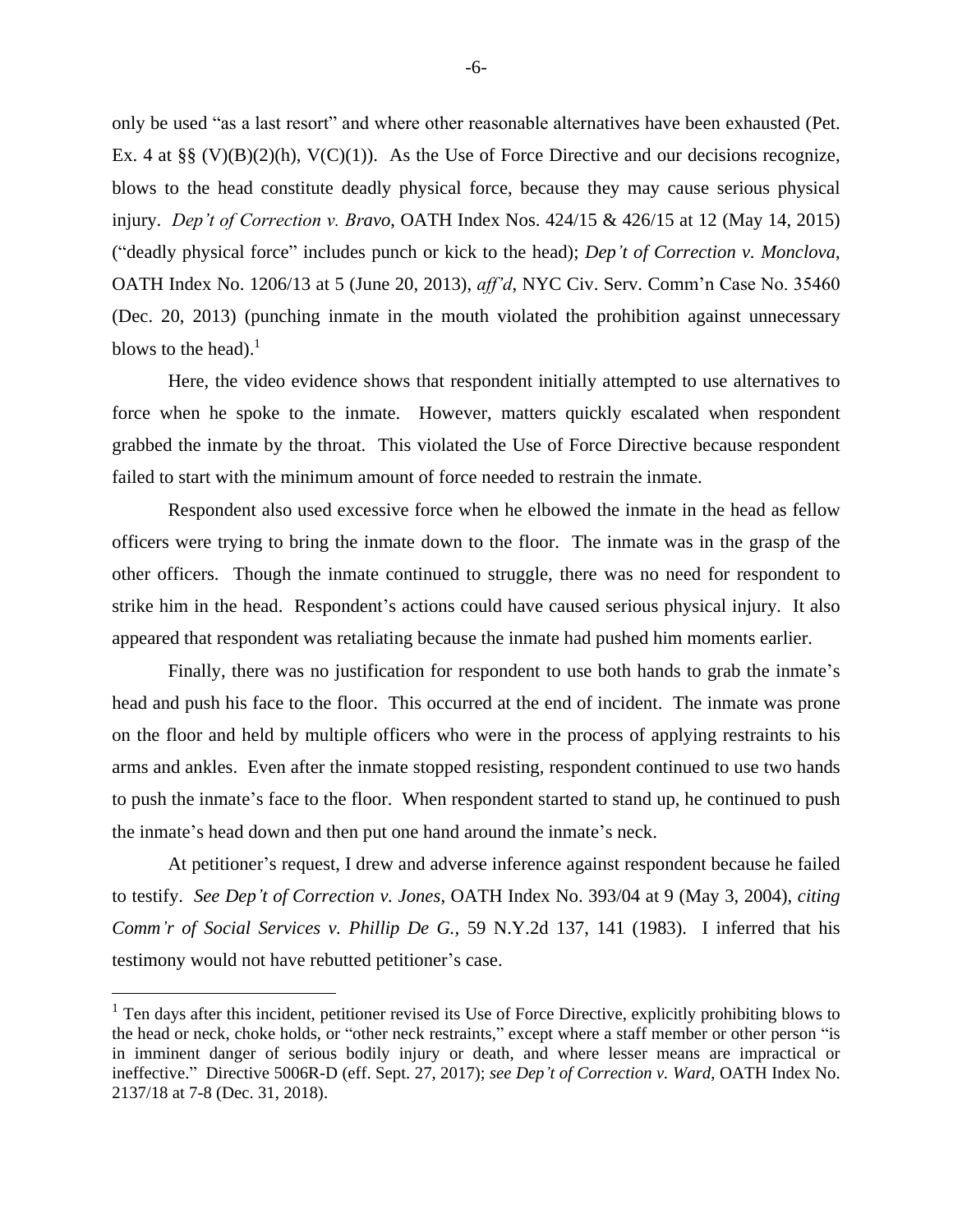In summation, respondent's representative offered a number of possible explanations for respondent's actions. For example, he argued that there were captains on the scene supervising respondent's actions, the inmate had destroyed Department property, the inmate was unruly and uncooperative, the elbow strike did not hit the inmate, and there were no extensive bruises or injuries (Tr. 187-90). None of these claims withstand scrutiny. The video does not show the inmate destroying property. Even if the inmate had caused damage earlier, he was not causing any harm when respondent entered the cell. It appeared from the screenshots that respondent's elbow and forearm struck the inmate's head (Pet. Exs. 11, 12, 13). And if the captain standing outside the cell had ordered respondent and other officers to remove the noncompliant inmate from the cell, that did not justify the excessive use of force.

I did not credit the inmate's claims that his pants were intentionally pulled down by one of the other officers or that respondent cursed at him when he said he could not breathe. The surveillance video did not have any audio and the inmate did not testify, record, write, or sign a statement. Thus, these additional allegations were based on multiple levels of untested hearsay. However, the inmate's reported injuries, including sprains, shoulder pain, and bruising to the face, were consistent with the force shown on the video. Though the inmate did not sustain more serious injuries, that did not excuse respondent's violations of the Use of Force Directive.

### **False or misleading report**

Petitioner also proved that respondent submitted a false or misleading report. Staff members who use or witness a use of force must prepare a written report "based on their own observations," with a "complete account" of events leading to the use of force and a "precise description of the incident," including the force used by the report writer (Pet. Ex. 4, Directive 5006R-C  $\S V(F)(3)(a),(b)$ . The report must list all persons who participated in or witnessed the event (Pet. Ex. 4 at V(F)(3)(e)). Respondent's report did not comply with the directive.

To prove that respondent provided false or misleading account of the use of force incident, petitioner must establish, by a preponderance of the credible evidence, "that the underlying incident occurred and that respondents' statements materially deviated from the actual events." *Dep't of Correction v. Dominguez, Hernandez, and Christie*, OATH Index Nos. 615/19, 731/19, and 770/19 at 16 (May 21, 2019), *aff'd*, NYC Civ. Serv. Comm'n Case Nos.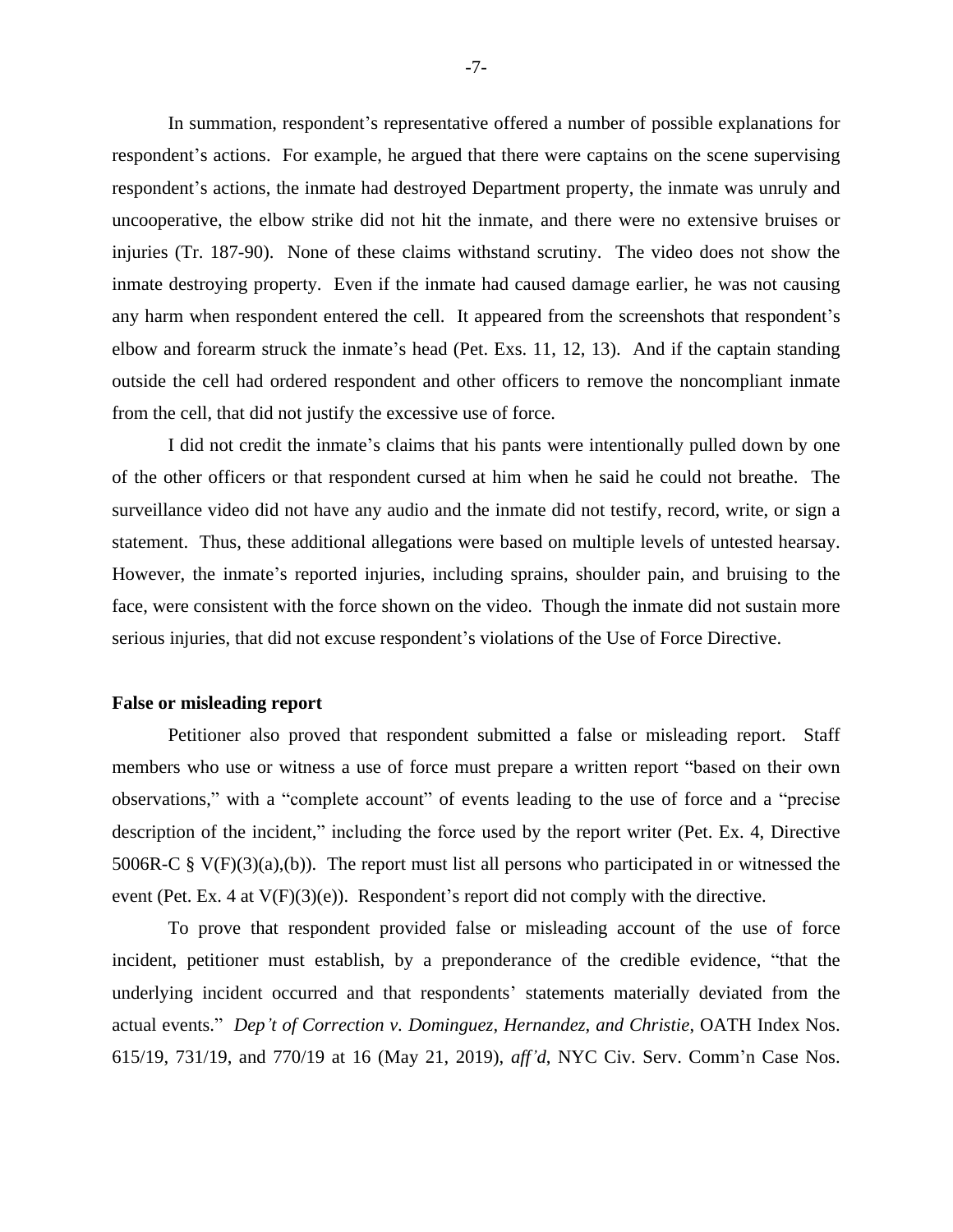2019-0824, 2019-0825 (Feb. 5, 2020) (report that omitted altercation, but included events leading up to it and after it was misleading).

Respondent reported details of the events leading up to the use of force, but he omitted details of the force used and who was present. According to respondent's report, he merely used "upper body holds," handcuffed the inmate, and escorted the inmate to safety. Respondent made no mention of grabbing the inmate's neck, elbowing the inmate in the head, or using his hands to hold the inmate's face to the floor. Nor did respondent make any mention of the force used by several fellow officers in their struggle with the inmate. Indeed, respondent did not mention that any other correction officers were present. Instead, respondent only noted the presence of a captain. Individually and collectively, the omissions were so significant, that the report was false or misleading.

#### **FINDINGS AND CONCLUSIONS**

- 1. Petitioner proved that respondent used unnecessary or excessive force against an inmate on September 17, 2017.
- 2. Petitioner proved that respondent submitted a false or misleading use of force report regarding an incident that occurred on September 17, 2017.

#### **RECOMMENDATION**

After making the above findings, I requested and reviewed a summary of the respondent's personnel history. Petitioner hired respondent in 2006. He has no prior disciplinary record, he was awarded a unit citation in 2008, and he has an excellent attendance record. At trial, petitioner requested penalties, "consistent with OATH precedent," of 40 days' suspension without pay for the use of force and 15 days' suspension without pay for the false or misleading report, for a total of 55 days' suspension without pay (Tr. 197-99). That is appropriate.

Penalties for excessive use of force against an inmate range from 15 days' suspension to termination, depending on the "employee's disciplinary record; the extent of force; the degree of provocation, if any; and the extent of any subsequent deception." *Dep't of Correction v. Ward,*  OATH Index No. 2137/18 at 6 (Dec. 31, 2018) (recommending 35-day suspension where officer,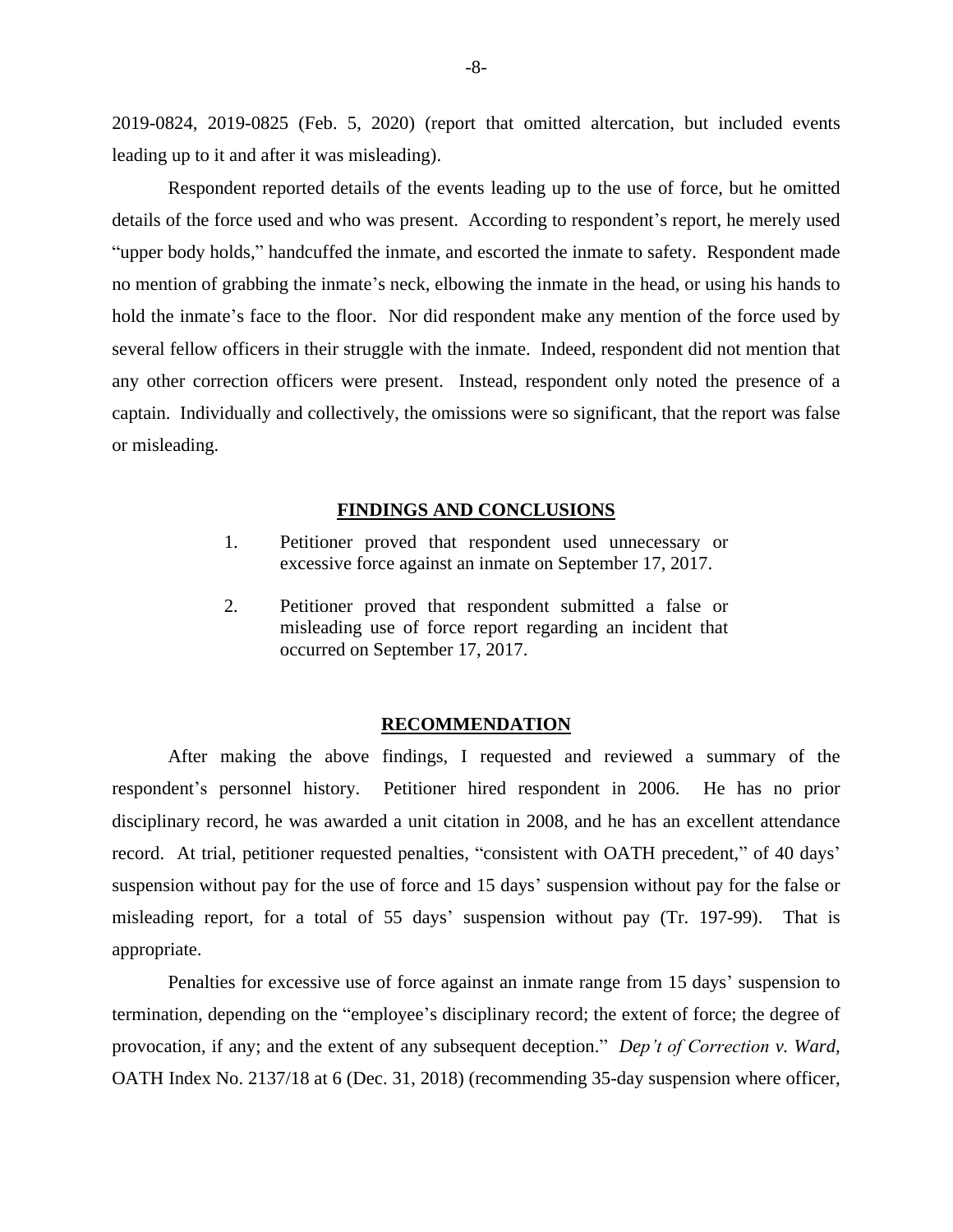with seven years of experience with petitioner, 13 years of experience as a peace officer at another agency, and a minor disciplinary record, briefly placed his hand around an inmate's neck, but did not submit a false or misleading report); *see, e.g., Dep't of Correction v. Pannizzo,* OATH Index No. 1691/03 (Nov. 1, 2004), *modified*, NYC Civ. Serv. Comm'n Item No. CD 06- 69-M (July 6, 2006) (60-day suspension reduced to 40 days where officer, who had a minor disciplinary record, struck inmate on side of the head, sprayed him with a chemical agent, and falsely claimed that force was used in self-defense); *Dep't of Correction v. Rothwell*, OATH Index No. 1963/17 (Nov. 3, 2017), *modified*, Comm'r Dec. (Jan. 8, 2018) (49-day suspension imposed upon captain who used excessive force by striking an inmate in the head and face after inmate was subdued and prone on the floor; captain also submitted a false or misleading report about the incident and made false or misleading statements to investigators); *Dep't of Correction v. Patterson*, OATH Index No. 2164/09 at 22-23 (Oct. 1, 2009) (termination recommended for correction officer who punched an inmate in the face and created an elaborate cover-up that included creating false documents and incident reports). *Dep't of Correction v. Woodson,* OATH Index Nos. 597/04 & 603/04 (July 1, 2004) (termination of employment where officer, who had a lengthy disciplinary record, slapped, punched, and choked an inmate in response to a "smart remark" and then falsely denied the use of force).

Here, a substantial penalty, short of termination, is warranted. Respondent grabbed the inmate by the throat at the outset of the incident as the inmate stood on a bench. This created a substantial risk of injury. Respondent's use of his elbow and forearm to strike the inmate in the face appeared to be retaliatory. When respondent used both hands to push the inmate's head down to the floor, he needlessly inflicted pain and created a risk of grave injury. And respondent's report about the incident was woefully incomplete.

There is some mitigation. Respondent has an unblemished record during his 14-year career with the Department. Moreover, the use of force resulted from the inmate's refusal to obey an order to leave the cell, followed by the inmate's violent resistance when officers tried to restrain him. A brief struggle ensued and, fortunately, there were no serious injuries.

However, the fact remains that respondent used repeated, excessive force on the inmate and needlessly inflicted pain after the inmate was restrained on the floor. Respondent also tried to conceal his misconduct by submitting a false or misleading report. Based on the multiple violations of the use of force directive, I recommend a penalty of 40 days' suspension for the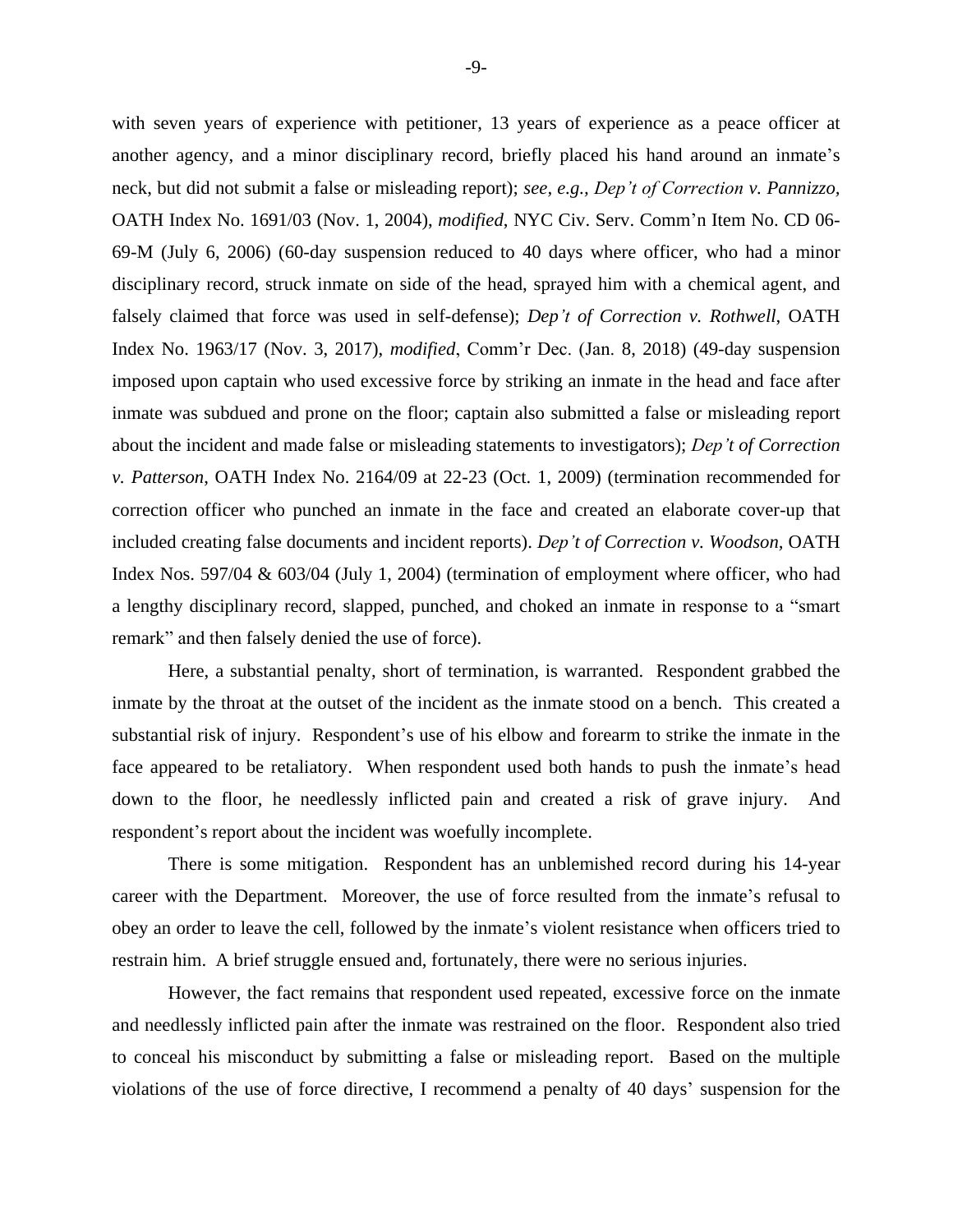excessive force and 15 days' suspension for the false or misleading report, for a total penalty of 55 days' suspension without pay.

> Kevin F. Casey Administrative Law Judge

December 2, 2020

SUBMITTED TO:

# **CYNTHIA BRANN**

*Commissioner*

APPEARANCES:

**SHULAMIT NEUMAN, ESQ. KAITLIN FITZGIBBON, ESQ.** *Attorneys for Petitioner*

**WAYNE A. TATUM, SR.** *Respondent's Representative*